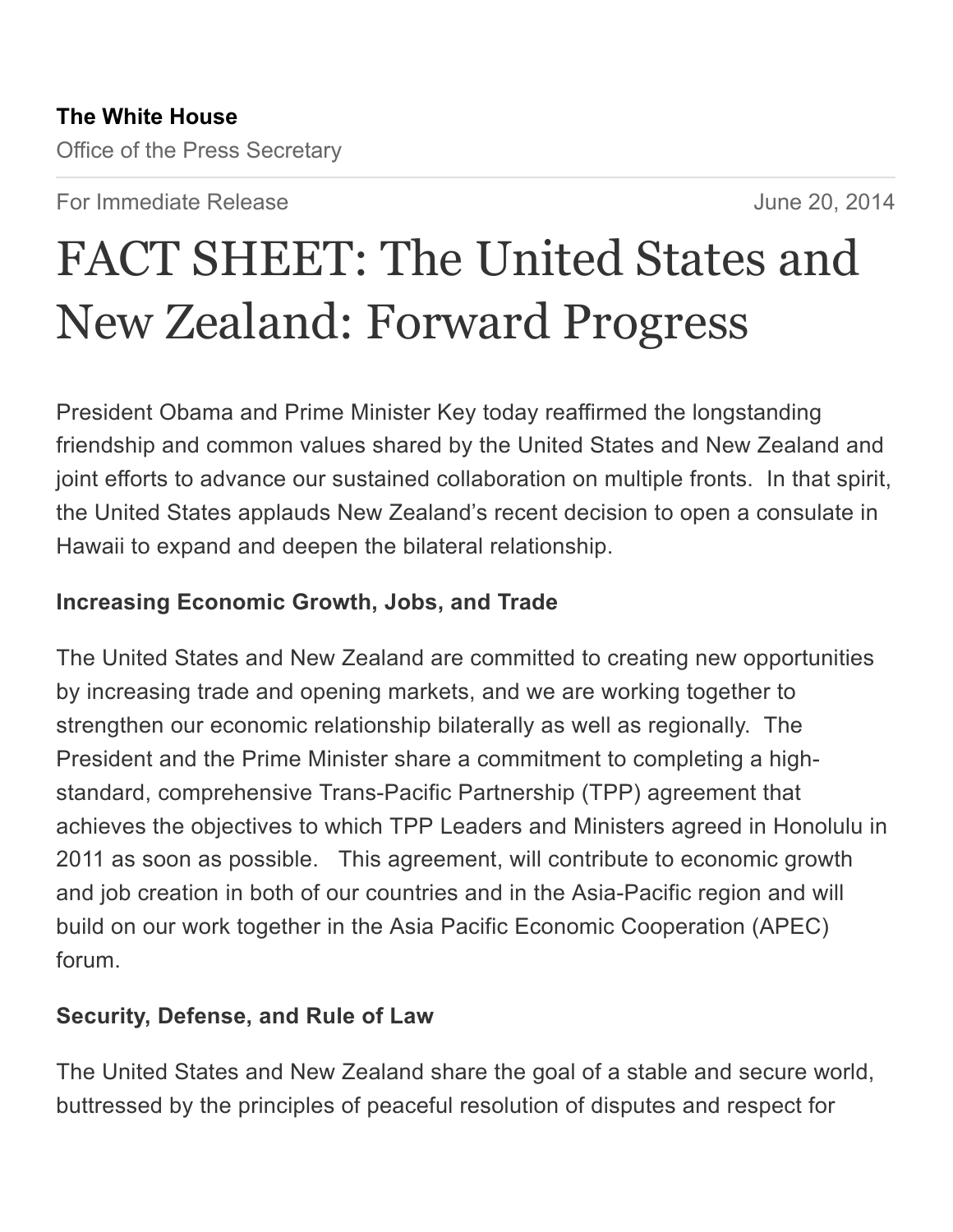universal rights and freedoms. Our two countries work side-by-side to support peace and stability both in the Asia-Pacific region and globally.

In the Asia-Pacific region, the United States and New Zealand recognize the importance of regional institutions that promote rules and norms and foster cooperative efforts to address shared challenges. As such, both countries are working with fora such as the Association of Southeast Asian Nations (ASEAN), the ASEAN Regional Forum, the East Asia Summit, and the Pacific Islands Forum to strengthen these rules and norms.

Regarding regional maritime disputes, the United States and New Zealand are united in supporting the peaceful resolution of disputes, the respect for international law and unimpeded lawful commerce, and the preservation of the freedom of navigation and overflight. In the South China Sea, the President and the Prime Minister called on ASEAN and China to reach early agreement on a meaningful and effective Code of Conduct. In discussing the need for diplomatic and dialogue to resolve disputes, the two leaders rejected the use of intimidation, coercion, and aggression to advance any maritime claims. The two leaders reinforced the call for claimants to clarify and pursue claims in accordance with international law, including the Law of the Sea Convention.

The United States and New Zealand are also collaborating to support free and fair elections in Fiji, which will enable that nation to return to democracy and the rule of law.

The United States and New Zealand share in joint efforts to build and sustain a peaceful, secure, and prosperous Asia-Pacific region. The United States welcomes New Zealand's participation in RIMPAC (Rim of the Pacific Exercise), the world's largest multinational naval exercise. This will mark the first time a New Zealand navy ship will dock at Pearl Harbor Naval Base in over 30 years, a symbol of our renewed engagement on mutual defense and security, especially in the Asia-Pacific region.

Beyond the Asia-Pacific region, the President and the Prime Minister share a deep commitment to advancing global nuclear security, and our countries both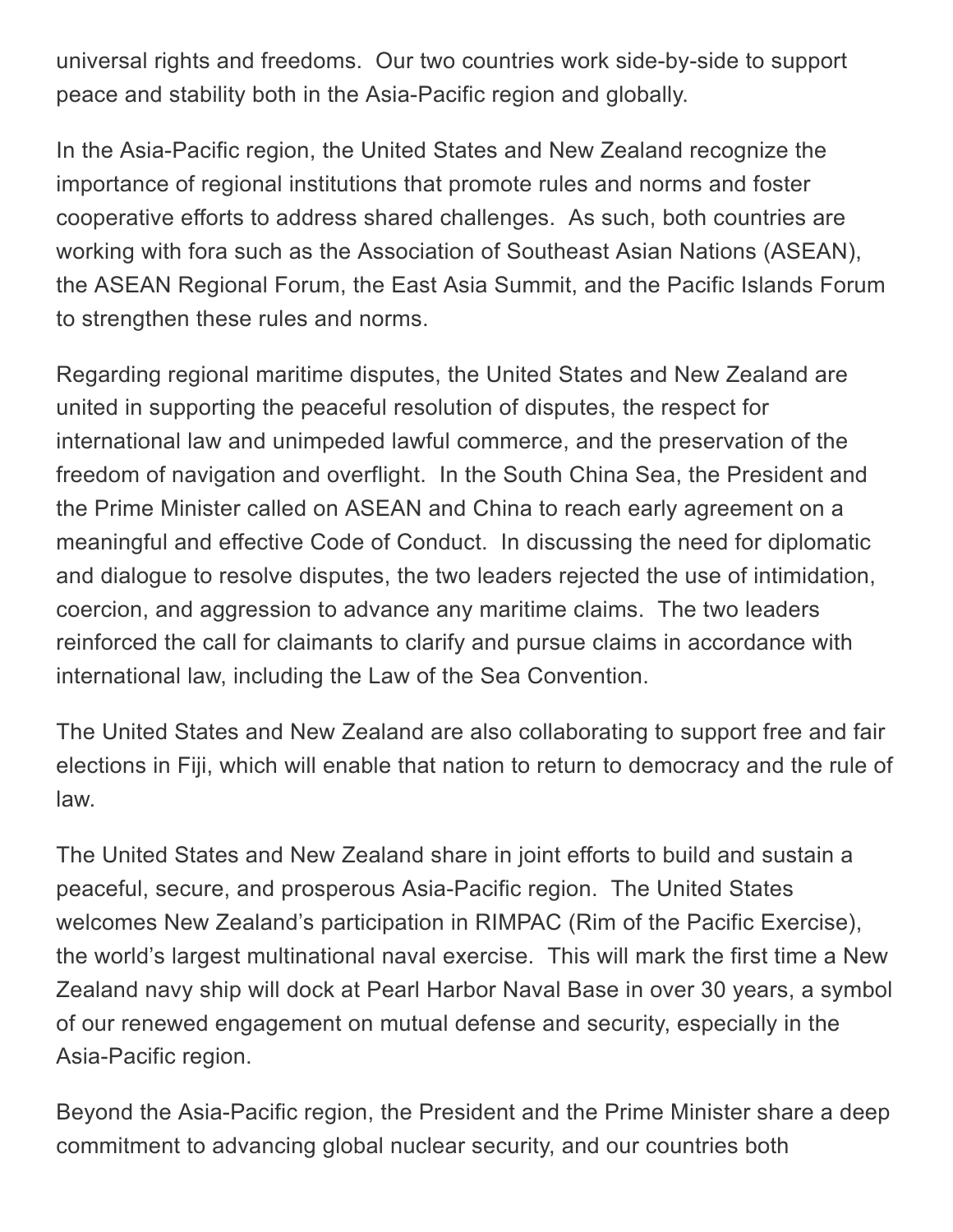contribute to the International Atomic Energy Agency's Nuclear Security Fund. We are both members of the "Global Partnership Against the Spread of Weapons and Materials of Mass Destruction" and are working together to support mobile detection capabilities in Africa and Latin America. We have also been active participants in the Nuclear Security Summit process, including the recent successful Summit hosted by the Netherlands in The Hague in March.

The United States welcomes New Zealand's partnership with NATO. As one of the Alliance's global partners, New Zealand has contributed to NATO operations in Afghanistan and Bosnia, as well as counter-piracy efforts. We look forward to continuing our political dialogue and security cooperation with New Zealand in the NATO context.

The United States and New Zealand are committed to increasing our partnership in support of multilateral peace operations, including both United Nations peacekeeping as well as non-U.N. missions, such as the Multinational Force and Observers in the Sinai, which remain important tools for advancing global security. New Zealand is providing military instructors to the U.S.-led Global Peace Operations Initiative, which trains peacekeepers prior to deployment, and both countries remain committed to making investments in the countries that contribute forces to U.N. and other peacekeeping operations.

The United States welcomes New Zealand's strong positions on other international issues, such as Russia's occupation and annexation of Crimea, the conflict and ensuing humanitarian tragedy in Syria, and the continuing provocative actions of North Korea. The United States welcomes New Zealand's contribution to the United Nations High Commissioner for Refugees to help people displaced by the current fighting in Iraq. We are also working together in high-value, high-impact areas, such as developing amphibious as well as humanitarian and disaster relief capabilities.

### Science, Climate Change, and the Environment

The United States is New Zealand's most significant research, science and technology partner, sharing a long history of scientific cooperation, especially in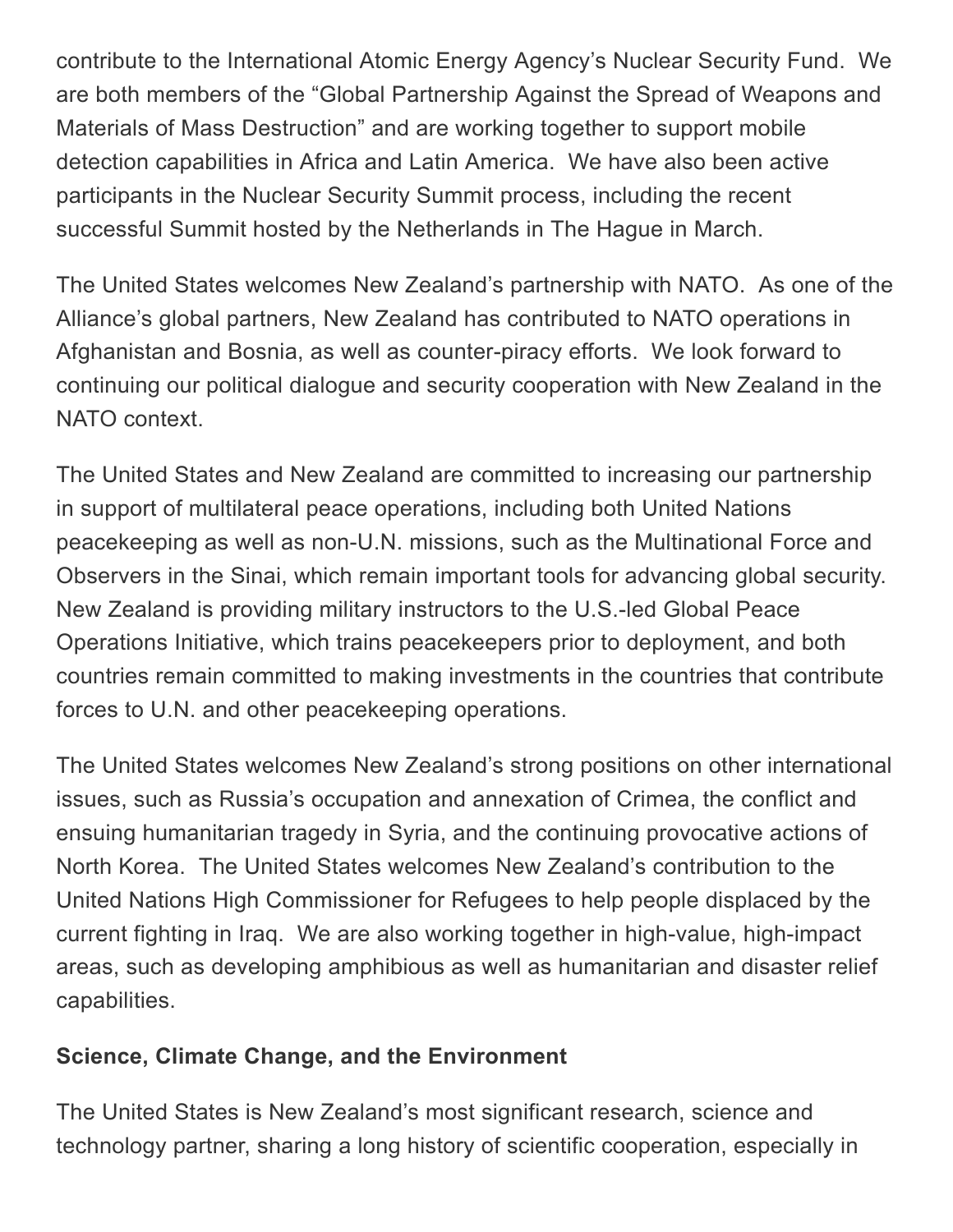Antarctica. The U.S. Antarctic Program, operated out of Christchurch for over five decades, supports diverse scientific work ranging from astrophysics to biology, climatology, and volcanology. Our two countries support efforts by the Commission for the Conservation of Antarctic Marine Living Resources to establish the world's largest Marine Protected Area in the Antarctic Ross Sea.

The United States and New Zealand continue to cooperate on science, technology, and health issues through the Joint Commission Meeting on Science and Technology Cooperation, which will next be held in New Zealand in August 2014.

The United States and New Zealand share a recognition of the threat of climate change and are taking a number of steps in the Pacific region and globally to address its effects.

· As we take action at home to reduce carbon emissions, we are cooperating closely in pursuit of an ambitious 2015 climate change agreement applicable to all Parties to the UN Framework Convention on Climate Change. Our two countries intend to put forward our intended post-2020 mitigation contributions well in advance of the Paris climate conference.

· As founding members of the Secretariat of the Pacific Regional Environment Program and the Secretariat of the Pacific Community, we work together to promote climate resilient sustainable development and renewable energy in the Pacific region. The National Oceanic and Atmospheric Administration and the New Zealand National Institute of Water and Atmospheric Research are working to build climate adaptation and resilience through new and improved climate services for Pacific island nations.

· We lead efforts under the APEC "Friends of Fossil Fuel Subsidy Reform." New Zealand will undertake a fossil fuel subsidy peer review in support of this effort.

#### People-to-People Ties

The United States and New Zealand celebrate our strong cultural and people-topeople ties.